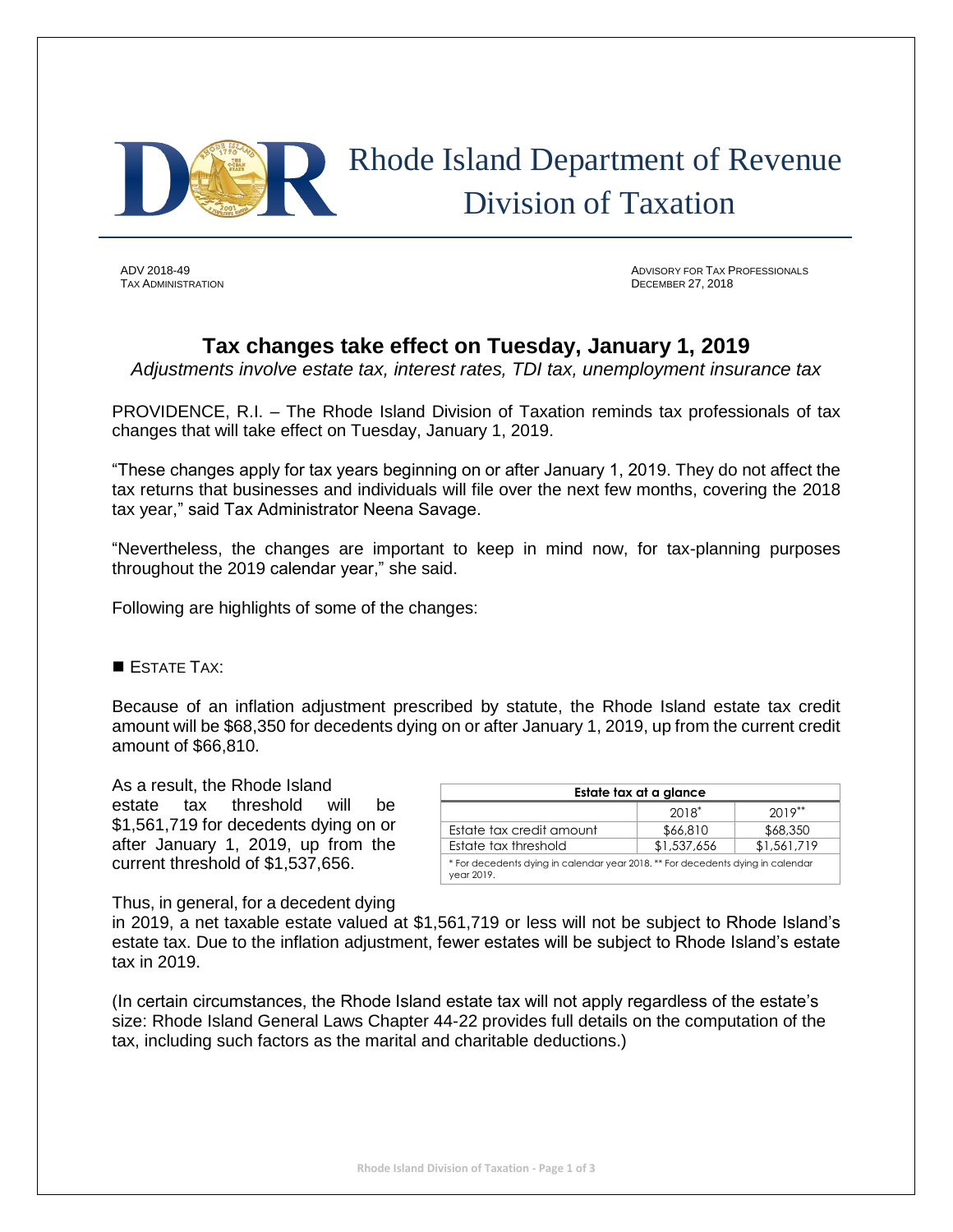#### **INTEREST RATES:**

Interest on overpayments (refunds) for calendar year 2019 shall be at the rate of 5.25 percent per annum, compared with the rate of 4.25 percent per annum for calendar year 2018.

For calendar year 2019, the interest rate on underpayments (delinquencies) shall be 18 percent per annum, the same as the rate for 2018.

| Interest rates at a glance                            |       |       |  |  |
|-------------------------------------------------------|-------|-------|--|--|
|                                                       | 2018  | 2019  |  |  |
| Overpayments                                          | 4.25% | 5.25% |  |  |
| Underpayments                                         | 18%   | 18%   |  |  |
| Note: Rates are set by formulas set forth in statute. |       |       |  |  |

### **TDI TAX:**

The maximum tax under Rhode Island's temporary disability insurance (TDI) program will be \$781.00 for calendar year 2019, up from \$762.30 for calendar year 2018, an increase or \$18.70, or 2.45 percent.

The maximum amount of wages to which the TDI tax rate applies will be \$71,000 for 2019, compared with \$69,300 for 2018, an increase of \$1,700, or 2.45 percent. However, the TDI tax rate will be 1.1 percent for 2019, the same as it was for 2018. Thus, the maximum TDI tax for 2019 will be \$781.00 (the tax rate of 1.1 percent applied to the first \$71,000 of one's wages).

The maximum TDI tax for 2018 was \$762.30 (the tax rate of 1.1 percent applied to the first \$69,300 of one's wages).

| Temporary disability insurance (TDI) tax at a glance |          |          |  |
|------------------------------------------------------|----------|----------|--|
|                                                      | 2018     | 2019     |  |
| Tax rate                                             | $1.1\%$  | $1.1\%$  |  |
| Taxable wage base                                    | \$69,300 | \$71,000 |  |
| Maximum tax                                          | \$762.30 | \$781.00 |  |

(Whether the amount of TDI tax goes up or down – or stays the same – for

any particular individual will generally depend on how much the individual earns.)

#### UNEMPLOYMENT INSURANCE TAX:

For most Rhode Island employers, the taxable wage base for calculating the Rhode Island unemployment insurance (UI) tax will be \$23,600 for 2019, compared with \$23,000 for 2018, an increase of \$600, or 2.61 percent.

However, the State of Rhode Island will use the same tax rate schedule for 2019 that it used for 2018 -- Schedule G.

Therefore, the tax rate range will stay the same for 2019, at 1.1 percent to 9.7

| Rhode Island unemployment insurance (UI) tax at a glance                |                 |              |  |  |
|-------------------------------------------------------------------------|-----------------|--------------|--|--|
|                                                                         | 2018            | 2019         |  |  |
| Taxable wage base                                                       | \$23,000        | \$23,600     |  |  |
| Tax rate schedule                                                       | G               | G            |  |  |
| Tax rate range                                                          | 1.1% to $9.7\%$ | 1.1% to 9.7% |  |  |
| Tax rate ranges include assessment/adjustment for Job Development Fund. |                 |              |  |  |

percent (including the assessment and adjustment for the Job Development Fund).